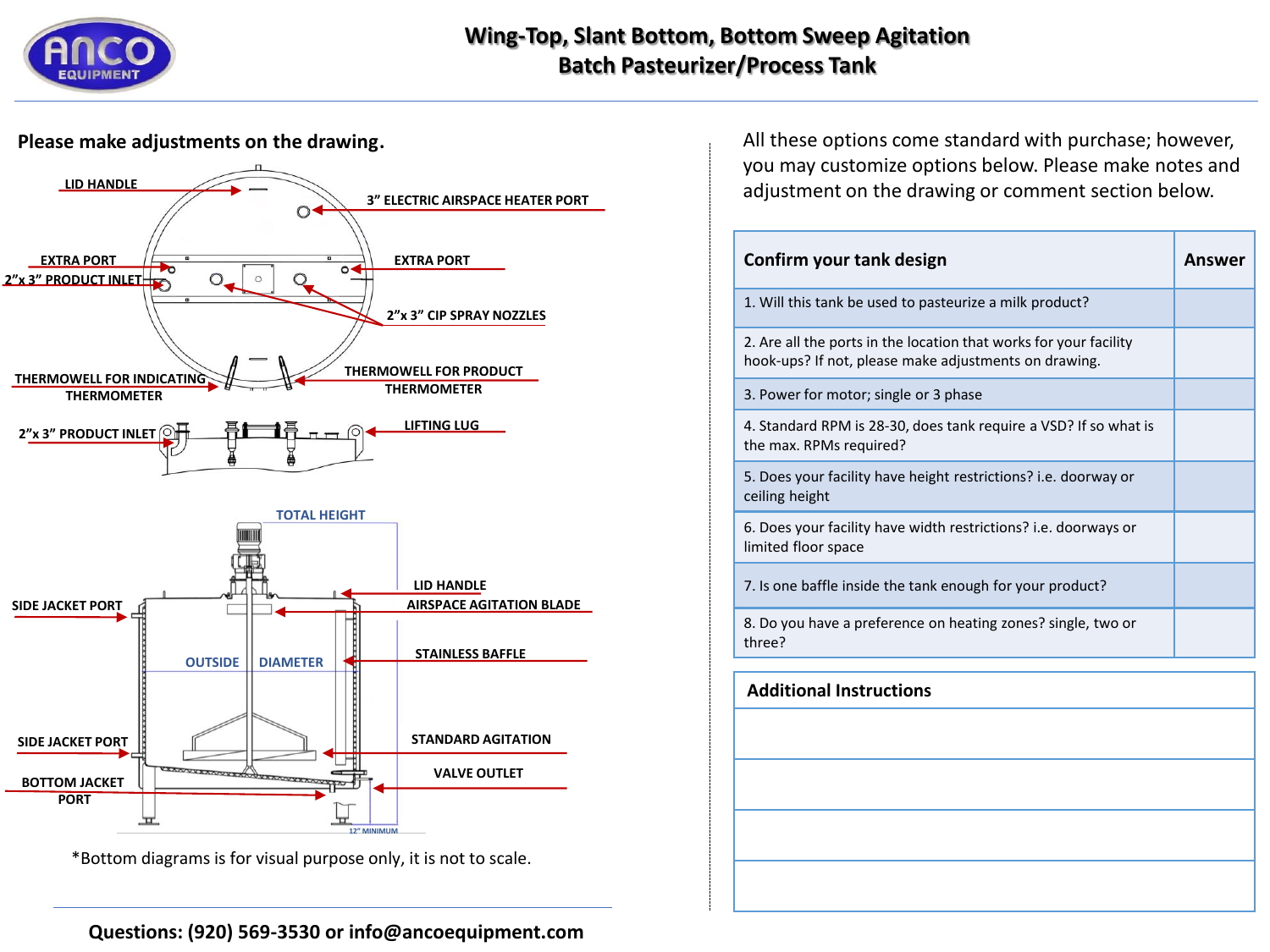

# **Wing-Top, Slant Bottom, Full Sweep Agitation Batch Pasteurizer/Process Tank**

### **Please make adjustments on the drawing**.



\*Bottom diagrams is for visual purpose only, it is not to scale.

All these options come standard with purchase; however, you may customize options below. Please make notes and adjustment on the drawing or comment section below.

| Confirm your tank design                                                                                                   | Answer |
|----------------------------------------------------------------------------------------------------------------------------|--------|
| 1. Will this tank be used to pasteurize a milk product?                                                                    |        |
| 2. Are all the ports in the location that works for your facility<br>hook-ups? If not, please make adjustments on drawing. |        |
| 3. Power for motor; single or 3 phase                                                                                      |        |
| 4. Standard RPM is 28-30, does tank require a VSD? If so what is<br>the max. RPMs required?                                |        |
| 5. Does your facility have height restrictions? i.e. doorway or<br>ceiling height                                          |        |
| 6. Does your facility have width restrictions? i.e. doorways or<br>limited floor space                                     |        |
| 7. Do you know the viscosity of your product?                                                                              |        |
| 8. Do you have a preference on heating zones? single, two or<br>three?                                                     |        |
| <b>Additional Instructions</b>                                                                                             |        |
|                                                                                                                            |        |
|                                                                                                                            |        |
|                                                                                                                            |        |
|                                                                                                                            |        |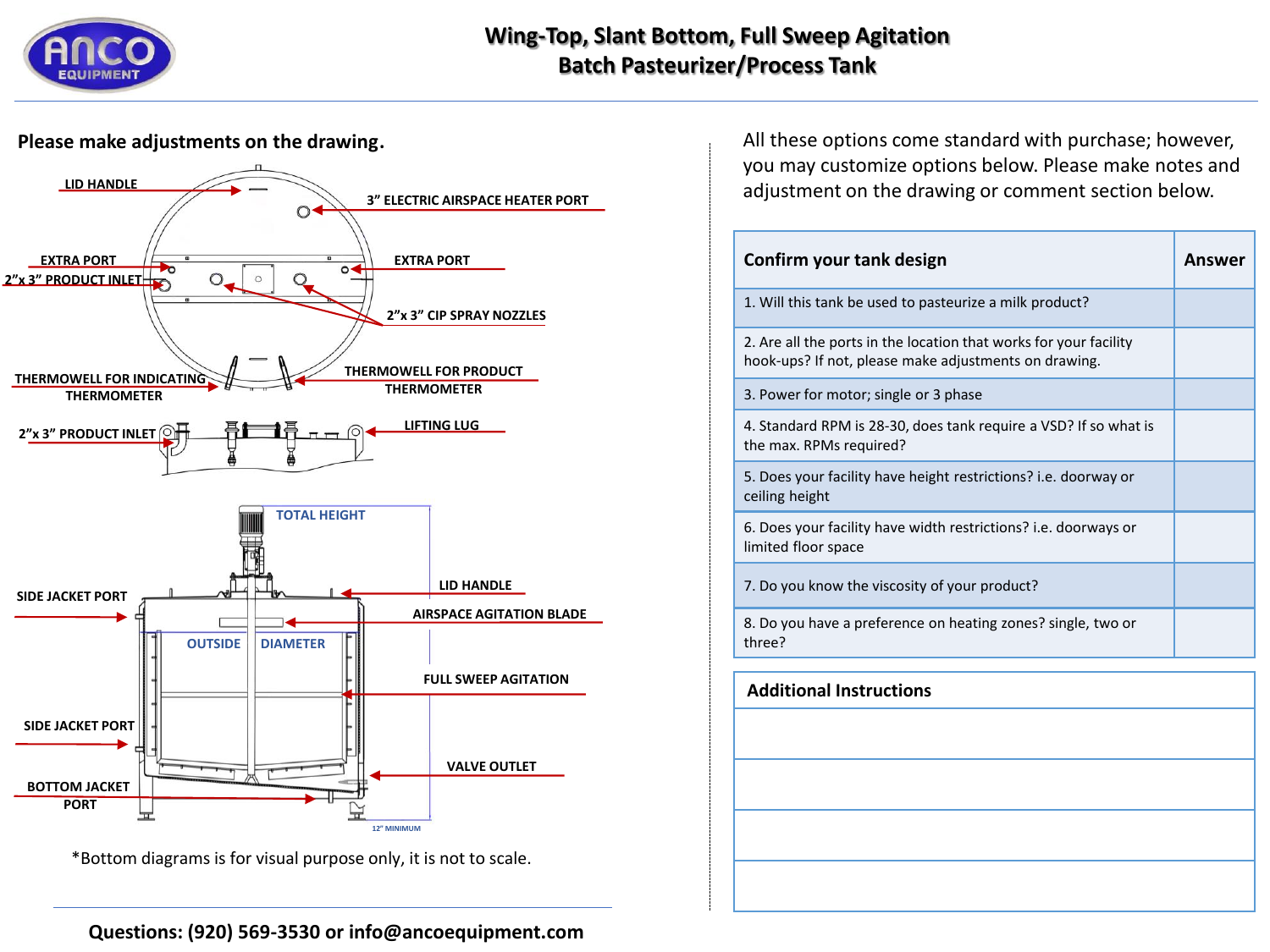

# **Wing-Top, Slant Bottom, Full Scrape Agitation Batch Pasteurizer/Process Tank**

### **Please make adjustments on the drawing**.



\*Bottom diagrams is for visual purpose only, it is not to scale.

All these options come standard with purchase; however, you may customize options below. Please make notes and adjustment on the drawing or comment section below.

| Confirm your tank design                                                                                                   | Answer |
|----------------------------------------------------------------------------------------------------------------------------|--------|
| 1. Will this tank be used to pasteurize a milk product?                                                                    |        |
| 2. Are all the ports in the location that works for your facility<br>hook-ups? If not, please make adjustments on drawing. |        |
| 3. Power for motor; single or 3 phase                                                                                      |        |
| 4. Standard RPM is 28-30, does tank require a VSD? If so what is<br>the max. RPMs required?                                |        |
| 5. Does your facility have height restrictions? i.e. doorway or<br>ceiling height                                          |        |
| 6. Does your facility have width restrictions? i.e. doorways or<br>limited floor space                                     |        |
| 7. Do you know the viscosity of your product?                                                                              |        |
| 8. Do you have a preference on heating zones? single, two or<br>three?                                                     |        |
| <b>Additional Instructions</b>                                                                                             |        |
|                                                                                                                            |        |
|                                                                                                                            |        |
|                                                                                                                            |        |
|                                                                                                                            |        |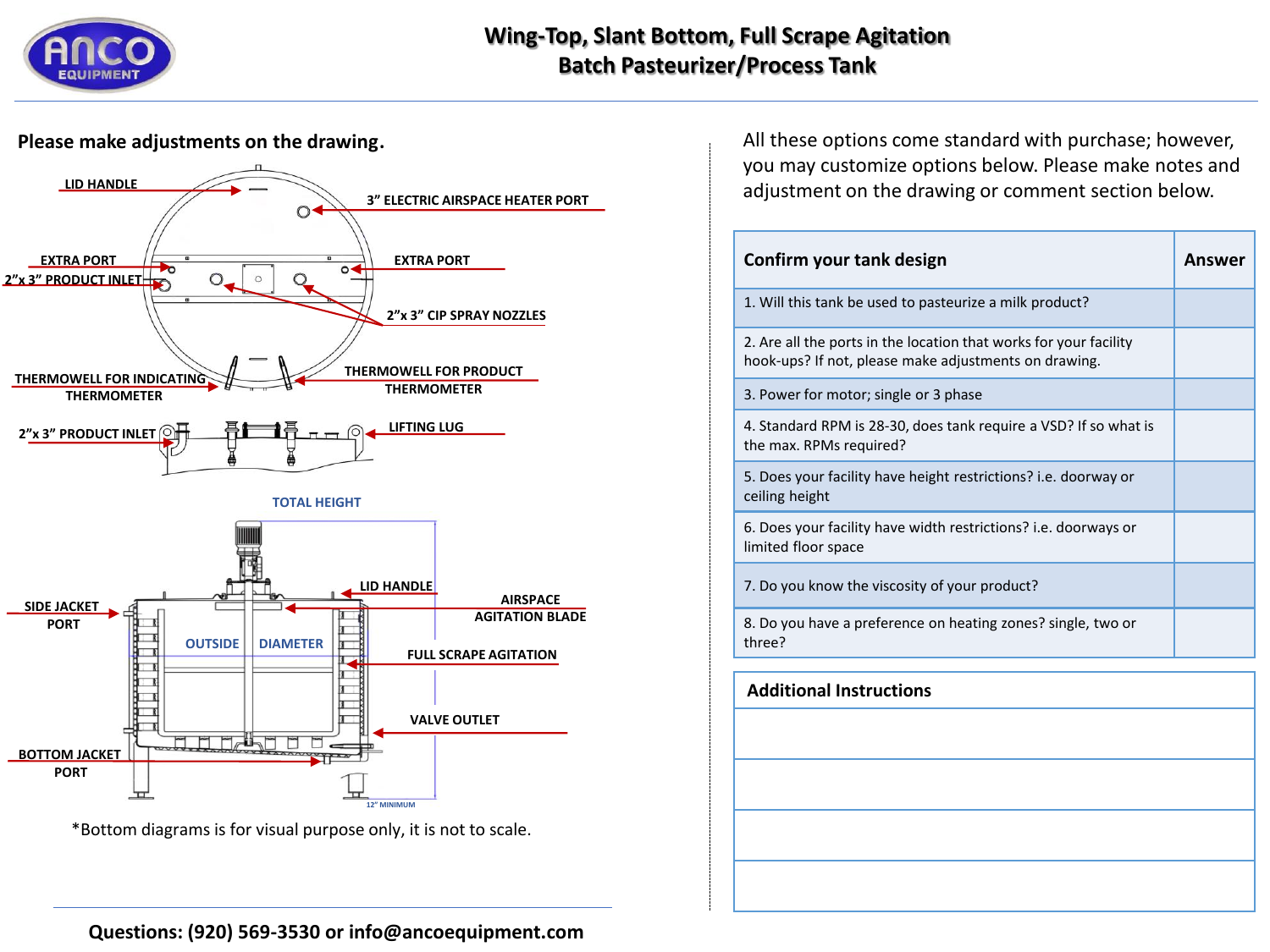

# **Wing-Top, Cone Bottom, Full Scrape Agitation Batch Pasteurizer/Process Tank**

### **Please make adjustments on the drawing**.



All these options come standard with purchase; however, you may customize options below. Please make notes and adjustment on the drawing or comment section below.

| Confirm your tank design                                                                                                   | Answer |
|----------------------------------------------------------------------------------------------------------------------------|--------|
| 1. Will this tank be used to pasteurize a milk product?                                                                    |        |
| 2. Are all the ports in the location that works for your facility<br>hook-ups? If not, please make adjustments on drawing. |        |
| 3. Power for motor; single or 3 phase                                                                                      |        |
| 4. Standard RPM is 28-30, does tank require a VSD? If so what is<br>the max. RPMs required?                                |        |
| 5. Does your facility have height restrictions? i.e. doorway or<br>ceiling height                                          |        |
| 6. Does your facility have width restrictions? i.e. doorways or<br>limited floor space                                     |        |
| 7. Do you know the viscosity of your product?                                                                              |        |
| 8. Do you have a preference on heating zones? single, two or<br>three?                                                     |        |
| <b>Additional Instructions</b>                                                                                             |        |
|                                                                                                                            |        |
|                                                                                                                            |        |
|                                                                                                                            |        |
|                                                                                                                            |        |